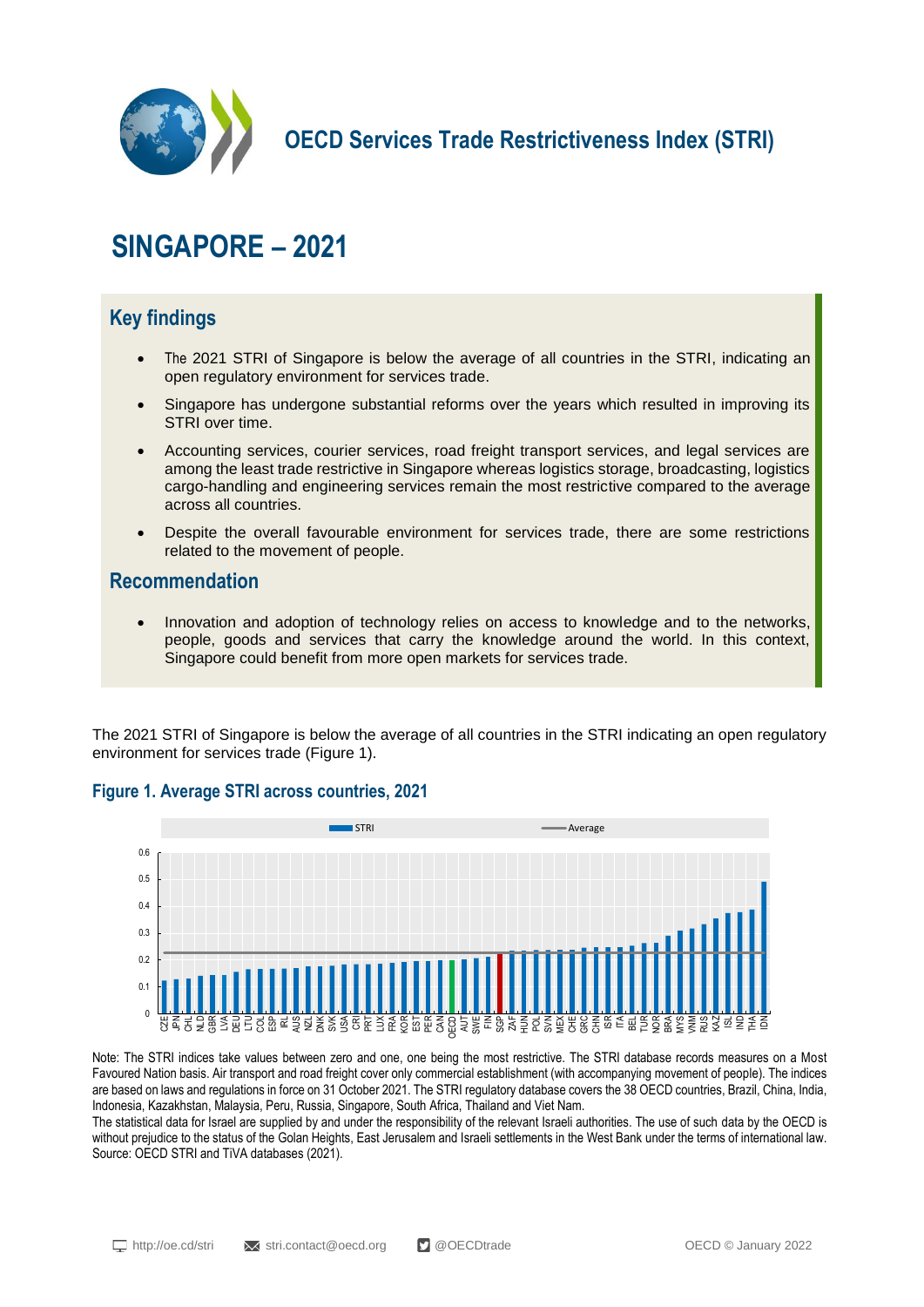The 2021 STRI can be explained in large part by general regulations that apply to all sectors in the economy. Singapore has an open regulatory environment for services trade characterised by favourable conditions on market entry for foreign companies, competent institutional structures and transparent regulatory procedures. At the same time, Singapore maintains certain measures in place that affect all services sectors in the economy. For example, every foreign company is required to have at least one authorised representative who is resident in Singapore. Foreigners are also constrained in acquiring real estate with limited exceptions.

Singapore has been progressively introducing reforms over the past years, contributing to easing the conditions for trade and investment in several sectors (Figure 2). The highest levels of liberalisation were recorded in architecture and courier services sectors. No significant changes affecting the STRI database were recorded in 2020-2021.

#### **Figure 2. Evolution of STRI indices by sector in Singapore**



Services Trade Restrictiveness Index, percentage change over the period 2014-2017, 2017-2020 and 2020-2021

Source: OECD STRI database (2021).

Accounting services, courier services, road freight transport and legal services are the sectors with the lowest score relative to the average STRI across all countries (Figure 3). Logistics storage, broadcasting, logistics cargo-handling and engineering services are the sectors with the highest score relative to the average STRI across all countries.

**2**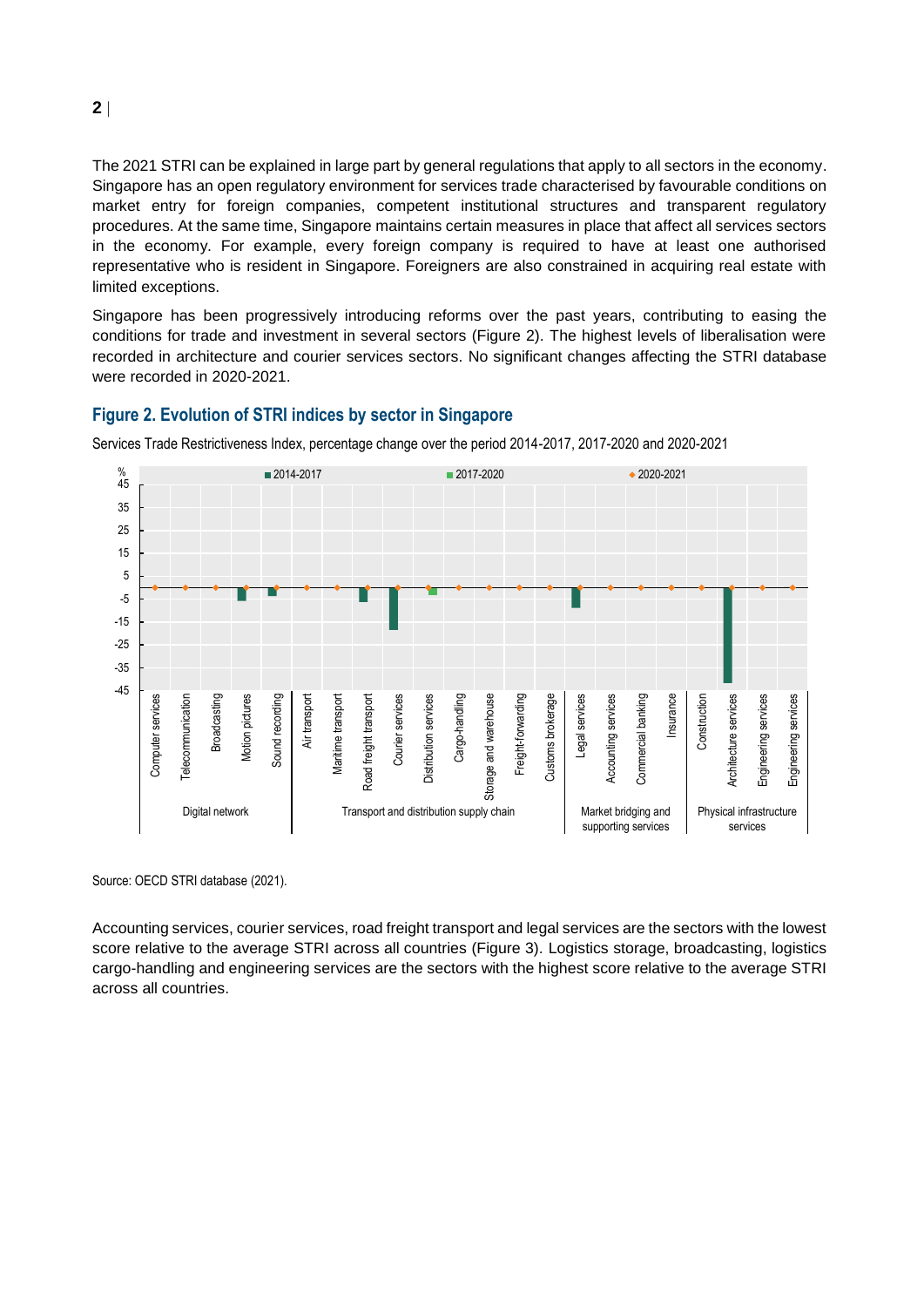

### **Figure 3. Sectoral breakdown: The least and most restricted sectors in Singapore**

Note: Selection was made based on how far the sectors' score were from the world average score, as a percentage difference i.e. (STRIcountry, sector - STRIworld average, sector) / STRIworld average, sector Source: OECD STRI database (2021).

Accounting services are the least restricted in Singapore compared to Asia Pacific and the other best performers elsewhere while engineering services are the most restricted (Figure 4).

## **Figure 4. Singapore compared to Asia Pacific and World's best performers**



Source: OECD STRI database (2021).